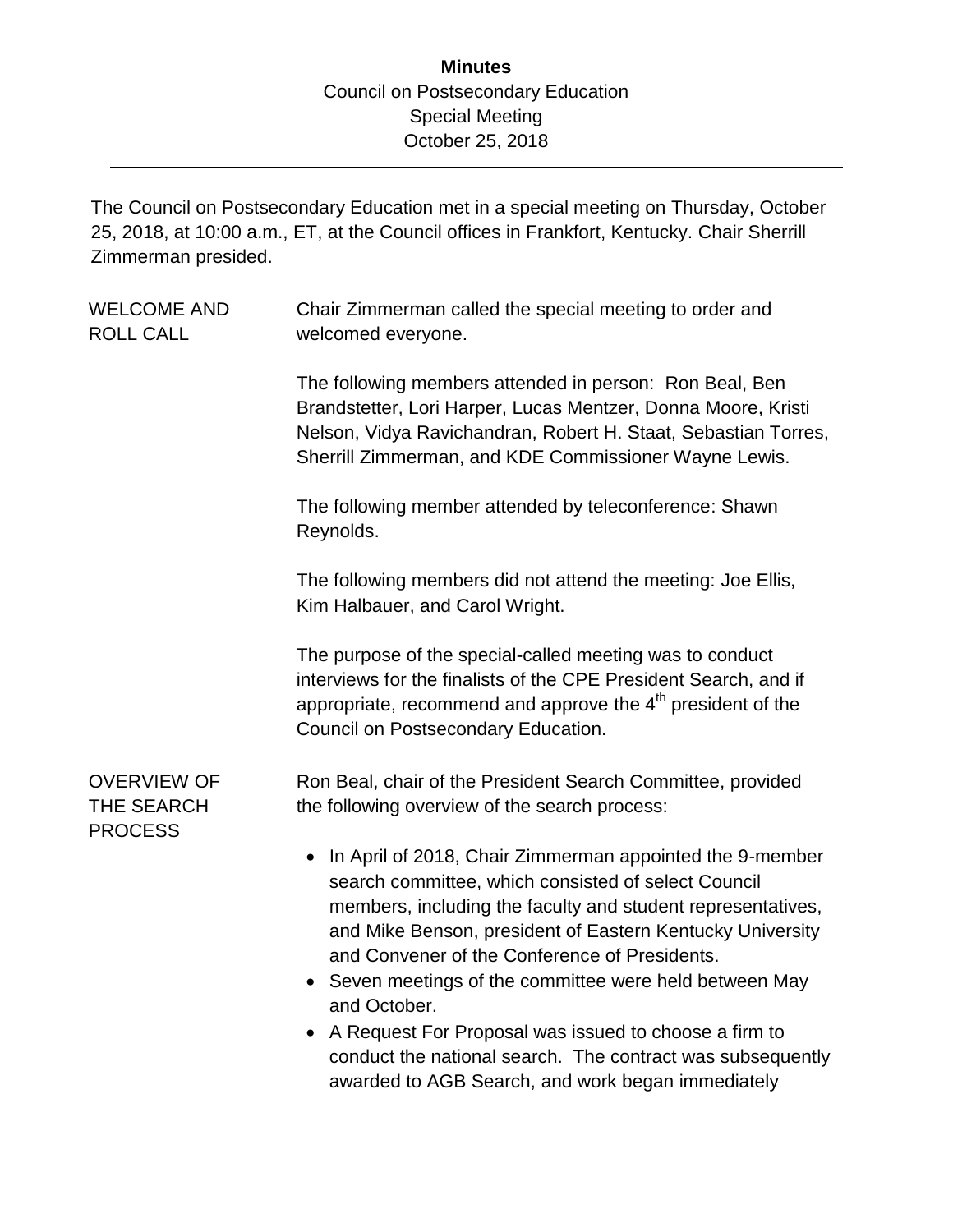following the finalization of the contract.

- AGB Search consultants identified and sought input from CPE leadership and campus presidents to identify the attributes of the next CPE president and used those results to develop the job announcement.
- The job announcement was released to national media and constituent groups in July and the firm confirmed receipt of 20 applicants before the deadline of September 4.
- In mid-September, the search committee reviewed the applications and identified semifinalists.
- Interviews with the semifinalists were held on October 3 and 4. Additionally, AGB Search researched, interviewed and conducted background checks on the applicants.
- On October 16, the committee met and approved the formal recommendation of three finalists: Dr. Robert Donley, Dr. Emily House, and Dr. Aaron Thompson.

EXECUTIVE **SESSION** MOTION: Dr. Staat moved that the Council go into closed session as provided in KRS 61.810(1)(f) for specific discussions related to candidates for the position of CPE President. Ms. Ravichandran seconded the motion.

VOTE: The motion passed.

The Council remained in executive session for eight hours and thirty minutes.

MOTION: Dr. Staat moved that the Council go back into open session. Mr. Torres seconded the motion.

Chair Zimmerman confirmed that no action took place during executive session and that only the matters identified in the motion were discussed.

VOTE: The motion passed.